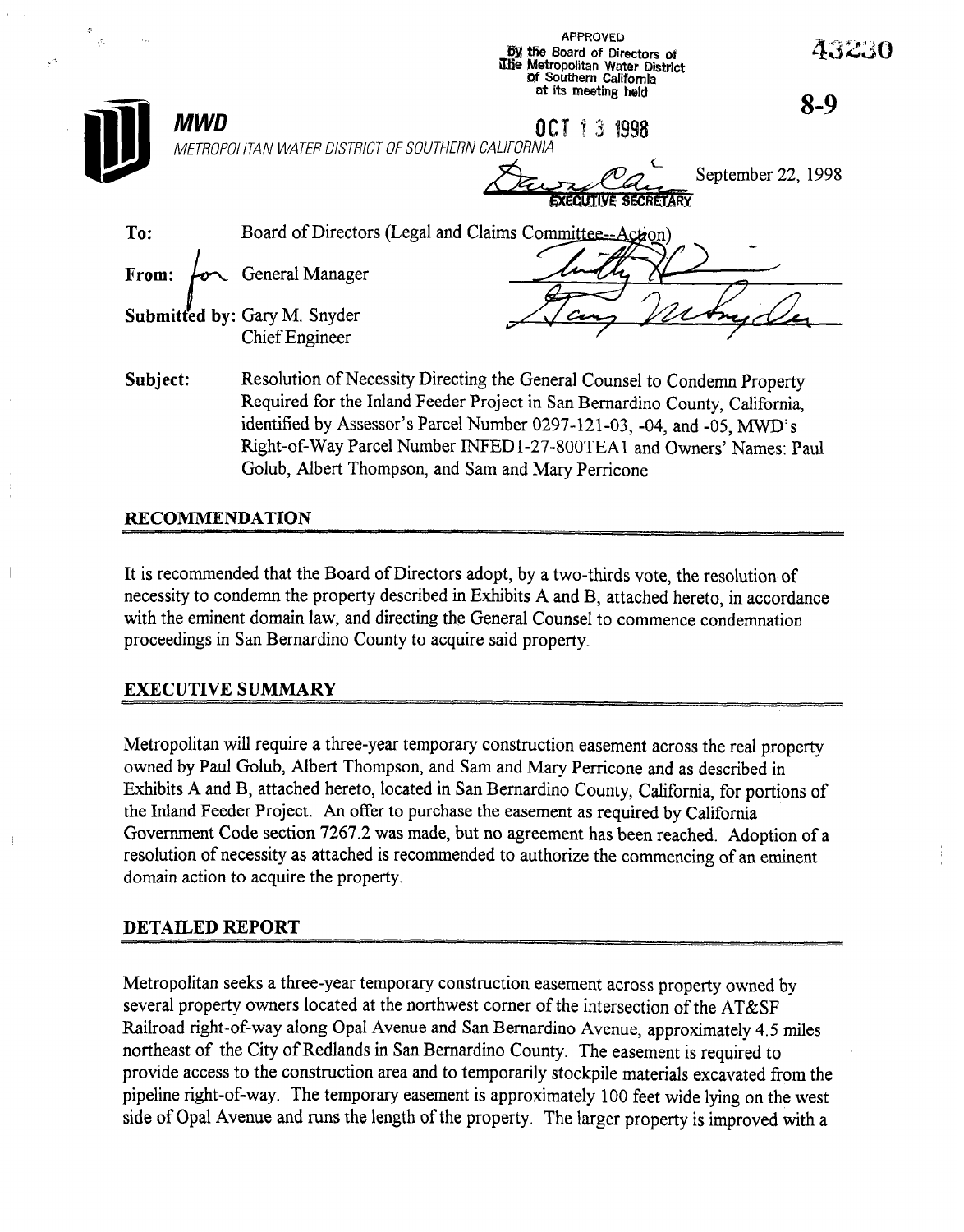single family residence, out buildings, and a citrus grove. Metropolitan's easement encumbers 6.173 acres of a larger parcel (32.474 acres), improved with a citrus grove, irrigation distribution line and related filtration unit. Metropolitan will relocate the irrigation distribution line and filtration unit. The easement has been appraised at \$75,662. The residence and out buildings will not be impacted by Metropolitan's easement, however Metropolitan will have to remove approximately 6.173 acres of the existing citrus grove.

On September 4, 1998, a notice of intention to adopt a resolution of necessity and for an opportunity to appear and be heard before the Special Committee on Real Property Management on September 22, 1998, as to the necessity for the Project and the taking of the easement, was served on the property owners. The Eminent Domain Law requires an owner to provide a written request for a hearing within 15 days after the notice was served to be entitled to a hearing on the adoption of a resolution of necessity, No written request was received and the property owners did not appear at the hearing. A written summary of the hearing and the recommendation of the Special Committee on Real Property Management is attached. The Special Committee voted to recommend approval of the proposed resolution of necessity.

Transmitted herewith is the form of resolution declaring the necessity of the Project and the acquisition of the temporary easement described in Exhibits A and B, attached thereto, and directing the General Counsel to commence condemnation proceedings in San Bernardino County to acquire the temporary easement.

On February 9, 1993, the Board certified that the Final Environmental Impact Report for the Inland Feeder Project had been completed in compliance with the California Environmental Quality Act (CEQA) and the State Guidelines, and that it had reviewed and considered the information contained in that document. The Board's action on the subject resolution is therefore in compliance with CEQA. No further environmental documentation or review is necessary for the Board to act on this request.

ks: 12007

Attachment(s)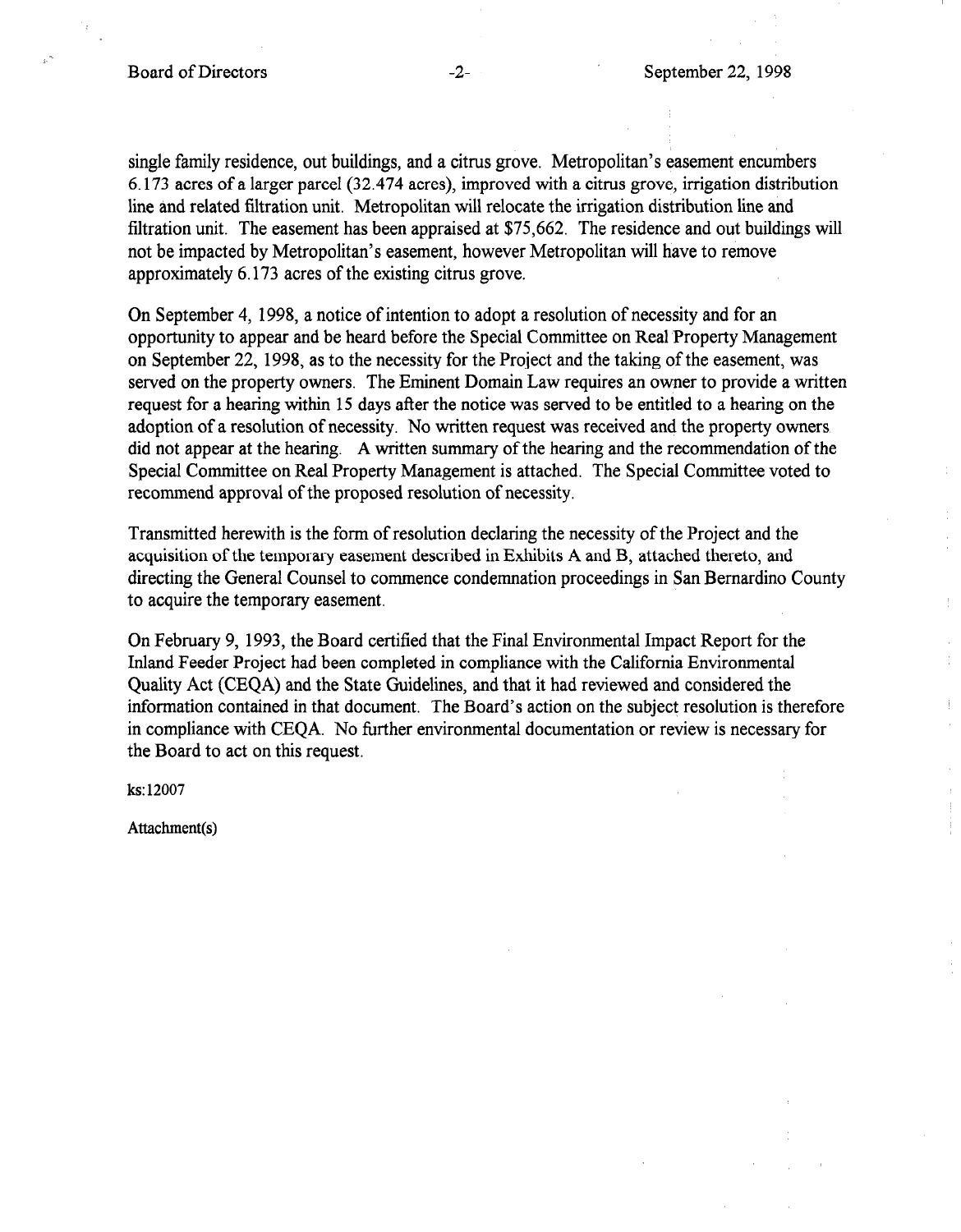Attachment to 8-9 Engineering Division September 22, 1998 Page 1 of 1

# SUMMARY OF HEARING AND RECOMMENDATION OF THE SPECIAL COMMITTEE ON REAL PROPERTY MANAGEMENT REGARDING ADOPTION OF A RESOLUTION OF NECESSITY TO CONDEMN PROPERTY FOR THE INLAND FEEDER PROJECT

 $\bar{\mathbb{R}}$ 

On September 22, 1998, at the offices of The Metropolitan Water District of Southern California, located at 350 South Grand Avenue, Los Angeles, California 90071, Room 311, a hearing was held by the Special Committee on Real Property Management of the Board of Directors. Committee Chairman Jerry Ring presided. The Committee was called to order and a quorum was present.

Senior Deputy General Counsel Lauren Brainard advised the Committee that it has been delegated the authority by Metropolitan's Board of Directors to hold the hearing required by law as a prerequisite to the adoption of a resolution of necessity to acquire property through the exercise of the eminent domain power. The purpose of the hearing is to allow the Committee to make a determination regarding whether the public interest and necessity require the proposed Project, whether the Project is planned or located in the manner that will be most compatible with the greatest public good and the least private injury, and whether the easements to be acquired are necessary for the Project.

Mr. Brainard further advised the Committee that the offer to purchase the easement had been with Dramatu further advised the Committee that the orier to purchase the easement had been made to the owners in accordance with the law. The owners were provided written notice of the hearing, but no request to appear was received and no appearance was made.

Mr. Brainard made a presentation regarding the Inland Feeder Project, and identified the subject  $\mathbf{p}$ . Bramard made a presentation regarding the finand recuer Project, and identified the property as a three year 100 foot wide temporary construction easement located in San Bernardino County located at the corner intersection of the AT&SF Railroad right-of-way along Opal Avenue. The easement runs the length of the property. The property is improved with a residence, out buildings and a citrus grove. The residence and out buildings will not be impacted by Metropolitan's easement, however Metropolitan will impact existing citrus groves in the take area. Metropolitan will relocate the irrigation lines and filtration unit within the take area as well.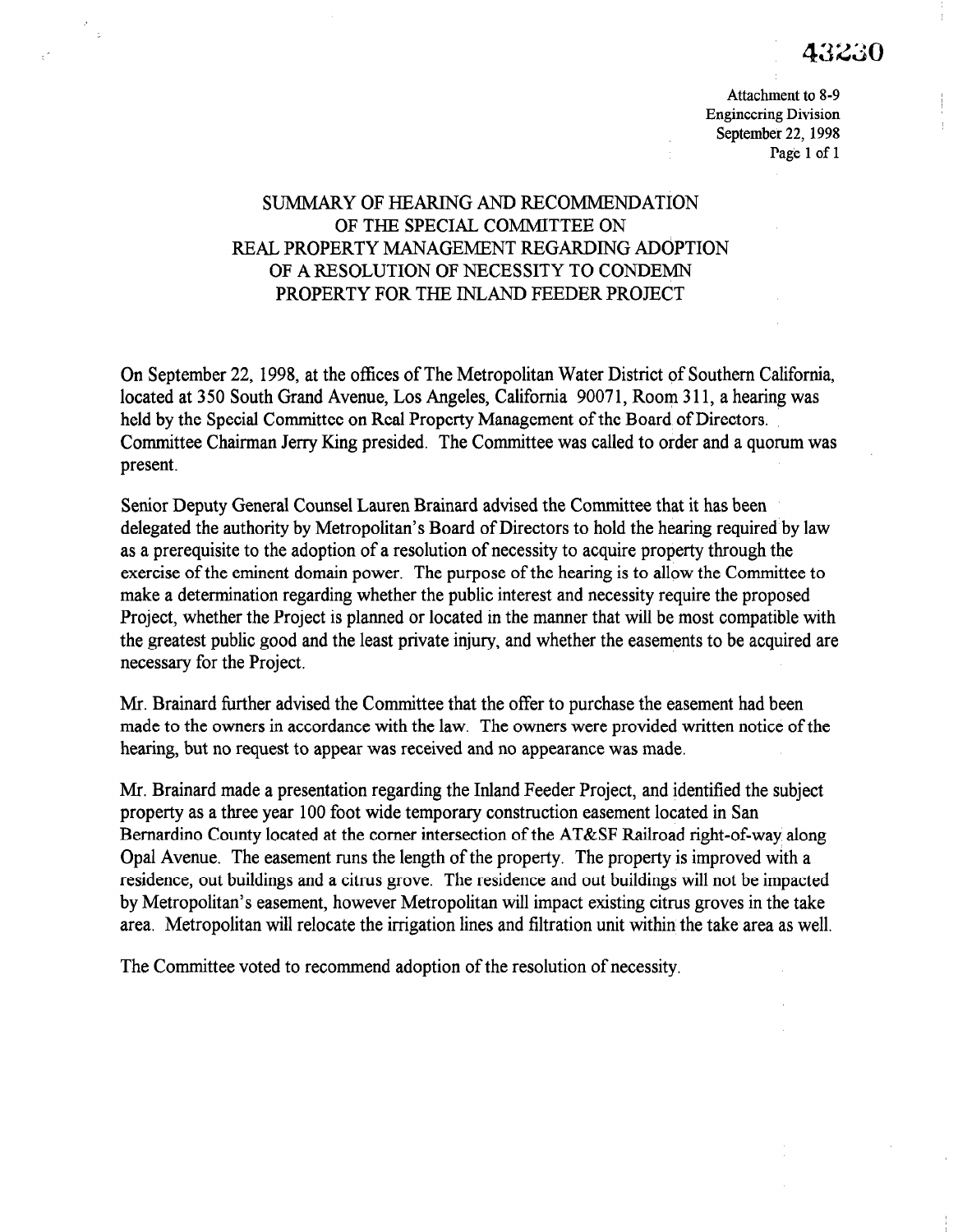# 43230

Attachment to 8-9 Engineering Division September 22, 1998 Page 1 of 2

### RESOLUTION 8609

# A RESOLUTION OF THE BOARD OF DIRECTORS OF THE METROPOLITAN WATER DISTRICT OF SOUTHERN CALIFORNIA DIRECTING THE CONDEMNATION OF CERTAIN PROPERTY SITUATED IN THE COUNTY OF SAN BERNARDINO (INLAND FEEDER PROJECT)

BE IT RESOLVED by the Board of Directors of The Metropolitan Water District of Southern California (the "District").

Section 1. The District's Board hereby finds and determines that the public interest and necessity require, for public use, the construction, operation and maintenance of water conveyance facilities ("Inland Feeder Project") in the County of San Bernardino for the transportation and distribution of water for use within the District's boundaries and that certain properties situated in the County of San Bernardino are necessary therefor.

Section 2. The temporary easement to be acquired for the public use set forth in section 1, above, consists of a parcel of land described in Exhibit A attached hereto and incorporated herein by reference and shown on Exhibit B attached hereto and incorporated herein by reference.

Section 3. The District's Board hereby declares its intention to acquire the  $\frac{\text{Section 3}}{\text{Section 5}}$ . The District s board hereby decides its intention to acquire the temporary easement described in Exhibits A and B attached, by proceedings in eminent domain as authorized by the Metropolitan Water District Act (Stats. 1969, Ch. 209, as amended).

Section 4. The District's Board hereby finds and determines that the proposed <u>Section 4</u>. In e District s Board nereby finds and determines that the proposed Project is planned or located in the manner that will be most compatible with the greatest public good and the least private injury.

Section 5. The District's Board hereby finds and determines that the temporary easement described in Exhibits A and B attached hereto are necessary for the proposed Project.

Section  $6$ . The District's Board hereby finds and determines that the offer required by Government Code section 7267.2 has been made to the owners of record of the property described in Exhibits A and B, attached hereto.

Section 7. The District's General Counsel is hereby directed to commence proceedings in the Superior Court of California, County of San Bernardino for the purpose of condemning and acquiring the temporary easement described in Exhibits A and B attached hereto, and to take such steps as may be necessary to secure an order of court permitting the District to take possession of the easement described in Exhibits A and B attached hereto for the uses and purposes herein described. He is authorized to take such actions and steps as he deems necessary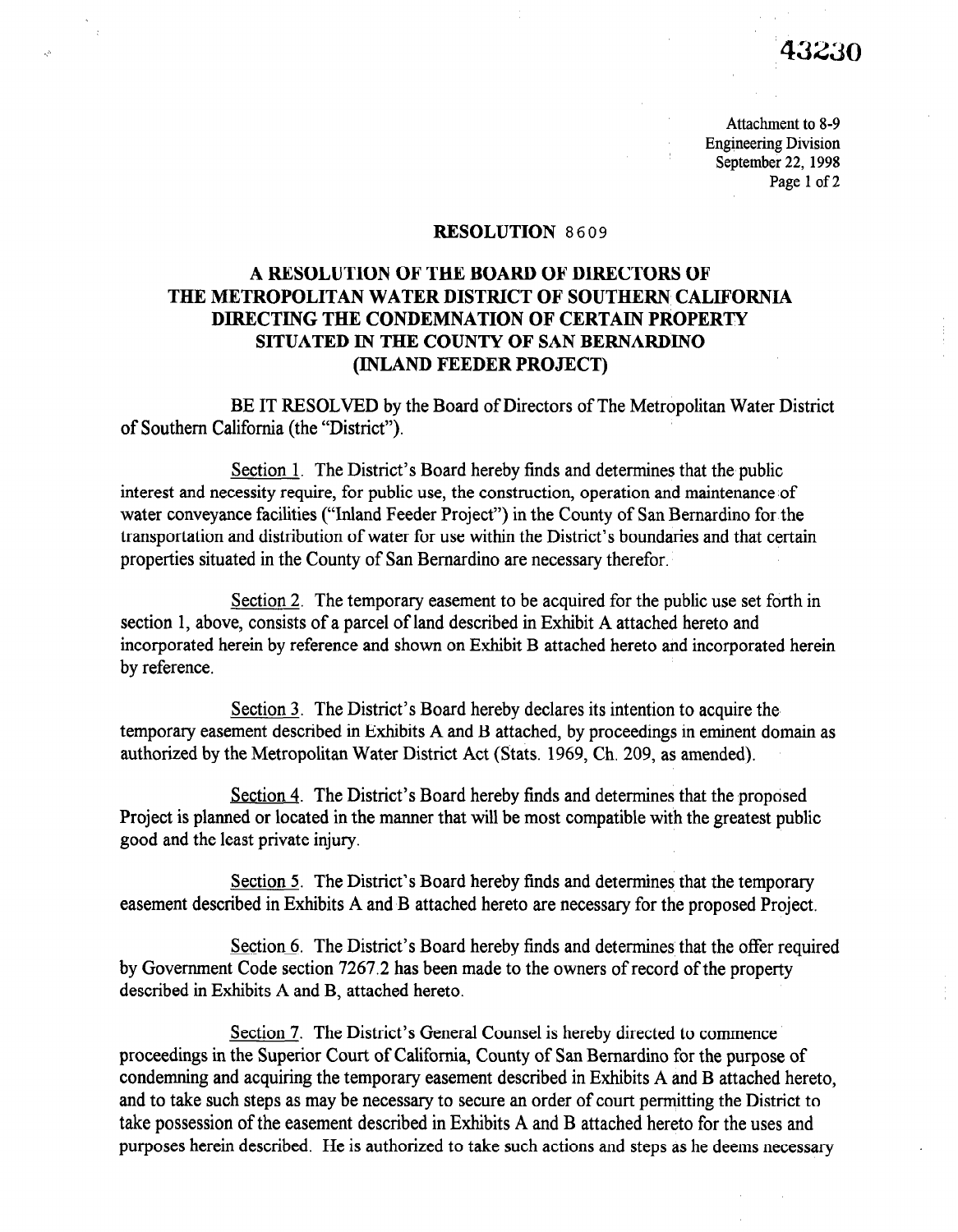Attachment to 8-9 Engineering Division September 22, 1998 Page 2 of 2

in connection with such proceedings, including the amending of the complaint to reduce the extent of the easement to be acquired so as to reduce the compensation payable in the action where such change could not substantially impair the construction and operation of the said public works, and to incur expenses necessary and incidental to the action.

I HEREBY CERTIFY that the foregoing resolution was adopted at the meeting of the Board of Directors of The Metropolitan Water District of Southern California held the 13th day of October, 1998, by vote of two-thirds of all its members, and I further certify that the foregoing is a full, true and correct copy of the resolution.

> Executive Secretary The Metropolitan Water District of Southern California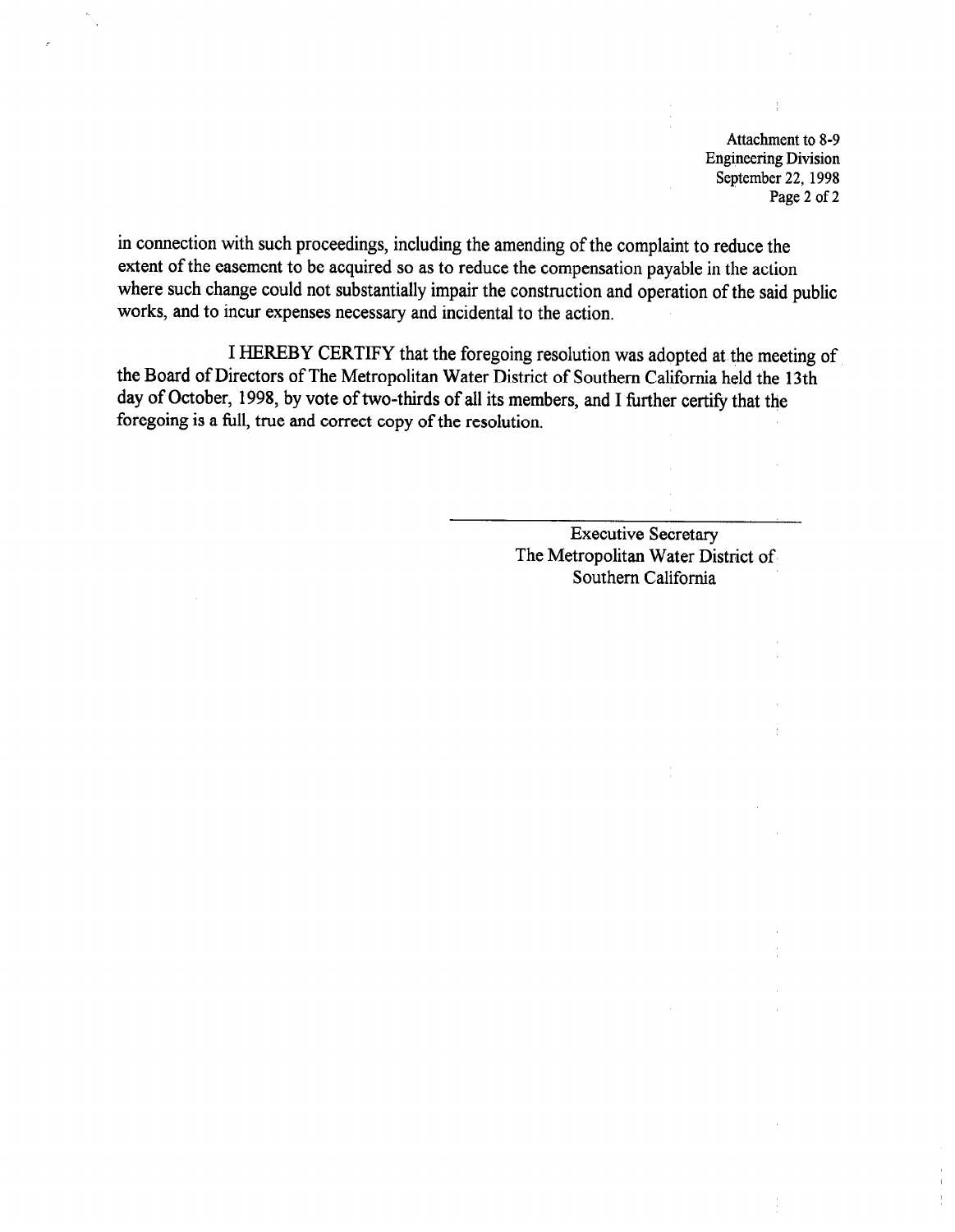Attachment to 8-9 Engineering Division September 22, 1998 Page 1 of 1

# EXHIBIT A

1. A temporary easement for a term of three (3) years commencing on the effective date of an order for possession, in the property located in the County of San Bernardino, State of California, described herein as Parcel INFED1-27-800TEA1, and as shown on Exhibit B, attached hereto, for purposes of construction of a water conveyance pipeline, and subject to the following conditions:

> Prior to termination of the easement, all facilities or soils placed on the property by Metropolitan or its contractor shall be removed and the property and any improvements located thereon shall be restored or repaired to a condition as near as practicable to the condition that existed prior to Metropolitan's use of the easement. Metropolitan will not be required to restore vegetation to its pre-existing condition.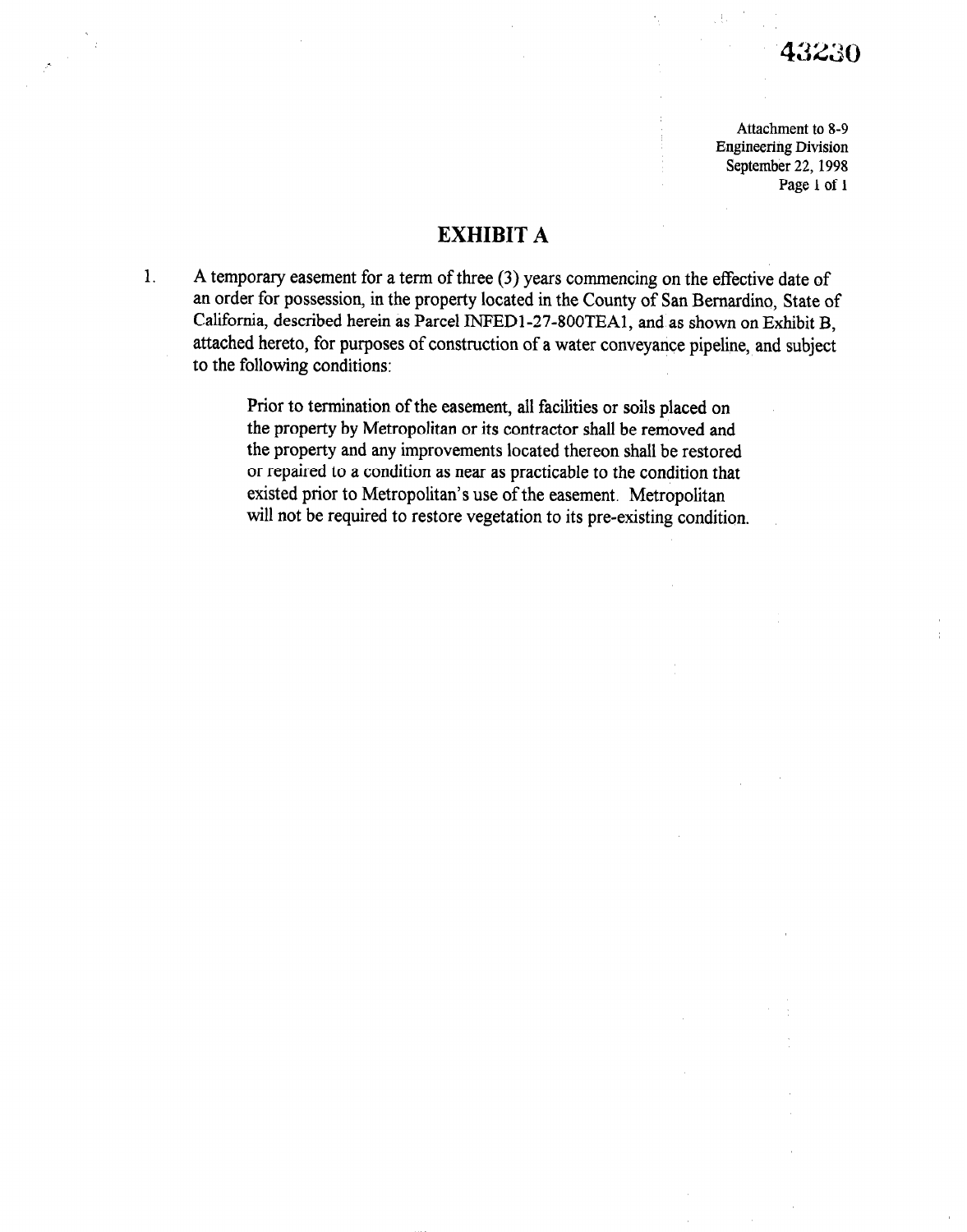Attachment to 8-9 Engineering Division September 22, 1998 Page 1 of 2

### EXHIBIT A

INFEDl-27-SOOTEAl (Temporary Easement) Sam Perricone, et al

A strip of land 100 feet wide in the County of San Bernardino, State of California, lying within Blocks 4 and 5 as shown on map recorded in Book 8, page 81 of Maps in the Office of the County Recorder of said County and lying within those portions of Baden Avenue and Carlsbad Avenue as shown on said map, vacated by Resolution of the Board Of Supervisors of said County recorded June 8, 1945 in Book 1791, page 141 and February 27, 1948 in Book 2155, page 321, respectively, both of Official Records of said County, the westerly and southwesterly line of said 100 foot wide strip is parallel with and 100 feet westerly and southwesterly of, as measured at right angles and radially to, the westerly and southwesterly line of that certain parcel of land conveyed to The Metropolitan Water District of Southern California by Grant Deed recorded September 25, 1995 as Document No. 1995033 1797 Official Records of said County.

The sidelines of said 100 foot wide strip of land shall be lengthened or shortened so as to the statements of said 100 foot wate strip of failure shall be negligible of shortched so as to commate not die  $\mu$ , on the not die  $\mu$  and  $\mu$ 

For purposes of this description the northerly line of said Block 4 is coincident with the center line of Baden Avenue as shown on said map.

PREPARED UNDER MY SUPERVISION

Peter G. Wiseman P.L.S. 6241

Date Date

 $\mathbb{R}^{d-1}$ 

PGW\p:\.\infed1\27\legal\800tea1.doc